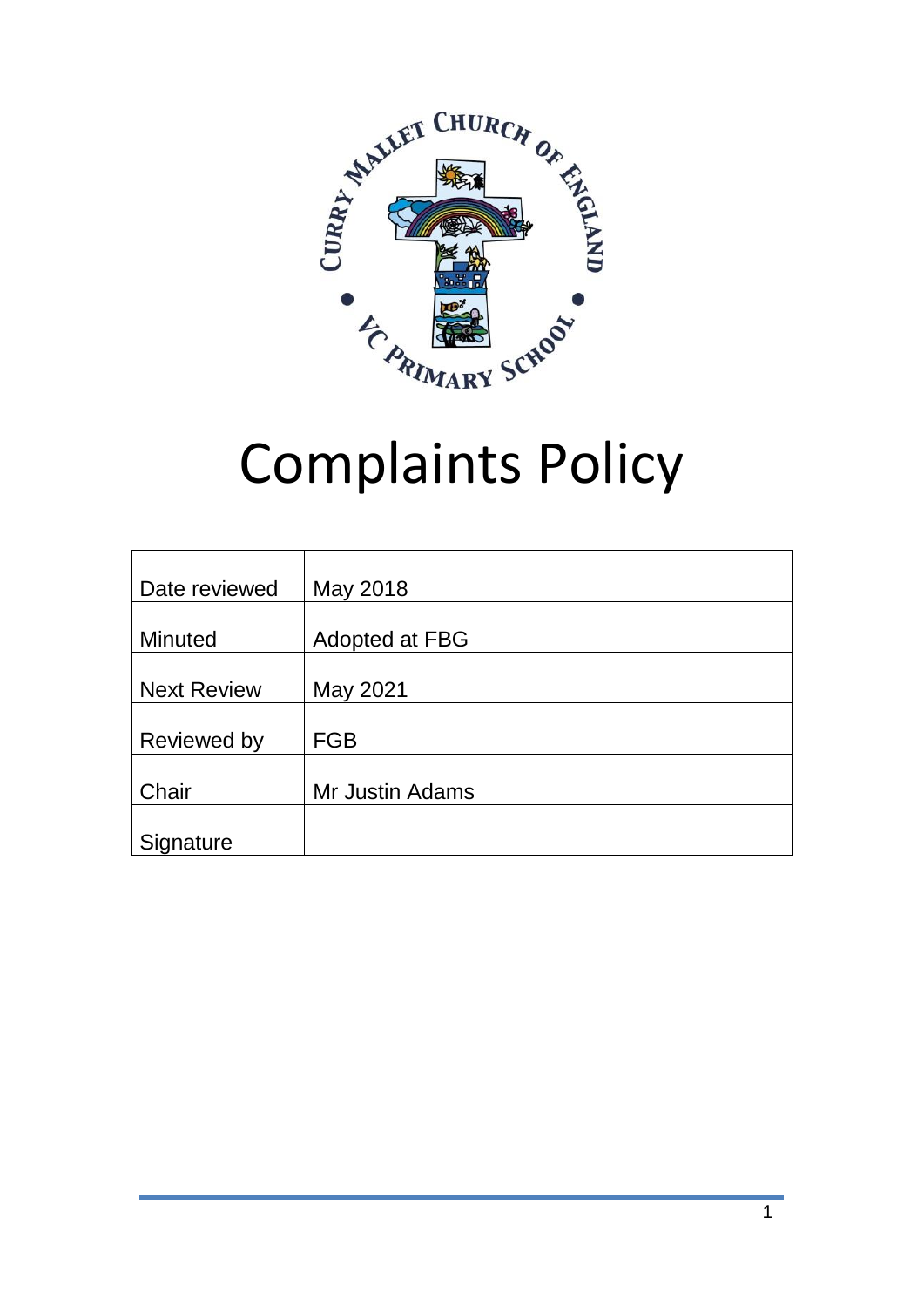This policy should be taken as part of the overall strategy of the School and implemented within the context of our visions, aims and values as a Church of England School.

## **The Law**

Section 29 of the Education Act 2002 requires that all LA maintained schools must have and make available a procedure to deal with all complaints relating to their school and that this will also apply to any community facilities or services that the school provides.

## **Concern or a Complaint**

We should be clear about the difference between a concern and a complaint. Informal concerns, taken seriously at the earliest stage, will reduce the numbers that develop into formal complaints.

Concern – defined as 'an expression of worry or doubt over an issue considered to be important for which reassurances are sought'.

Complaint – defined as 'an expression of dissatisfaction however made, about actions taken or a lack of action'.

The underlying principle is that concerns ought to be handled, if at all possible, without the need for formal procedures. In most cases classroom teachers will receive the first approach and it would therefore be beneficial if staff were able to resolve issues on the spot, including apologising where necessary, so that concerns do not develop into formal complaints. In other cases, where the complaint is about the school but not from a parent/carer, it will be the headteacher that will receive an approach; again it is beneficial if they can resolve the issue.

Formal procedures should only be invoked when initial attempts to resolve the issue are unsuccessful and the person raising the concern remains dissatisfied and wishes to take the matter further.

Anyone can make a complaint about any provision or services that the school provides. Our complaints procedure is not limited to parents or carers of children in our school but will also include members of the general public. Those complaints not in the scope of the procedure and that are covered by a separate statutory procedure are shown in the table in **Annex A**.

## **Framework of Principles**

Our complaints procedure will:

Encourage resolution of problems by **informal** means wherever possible;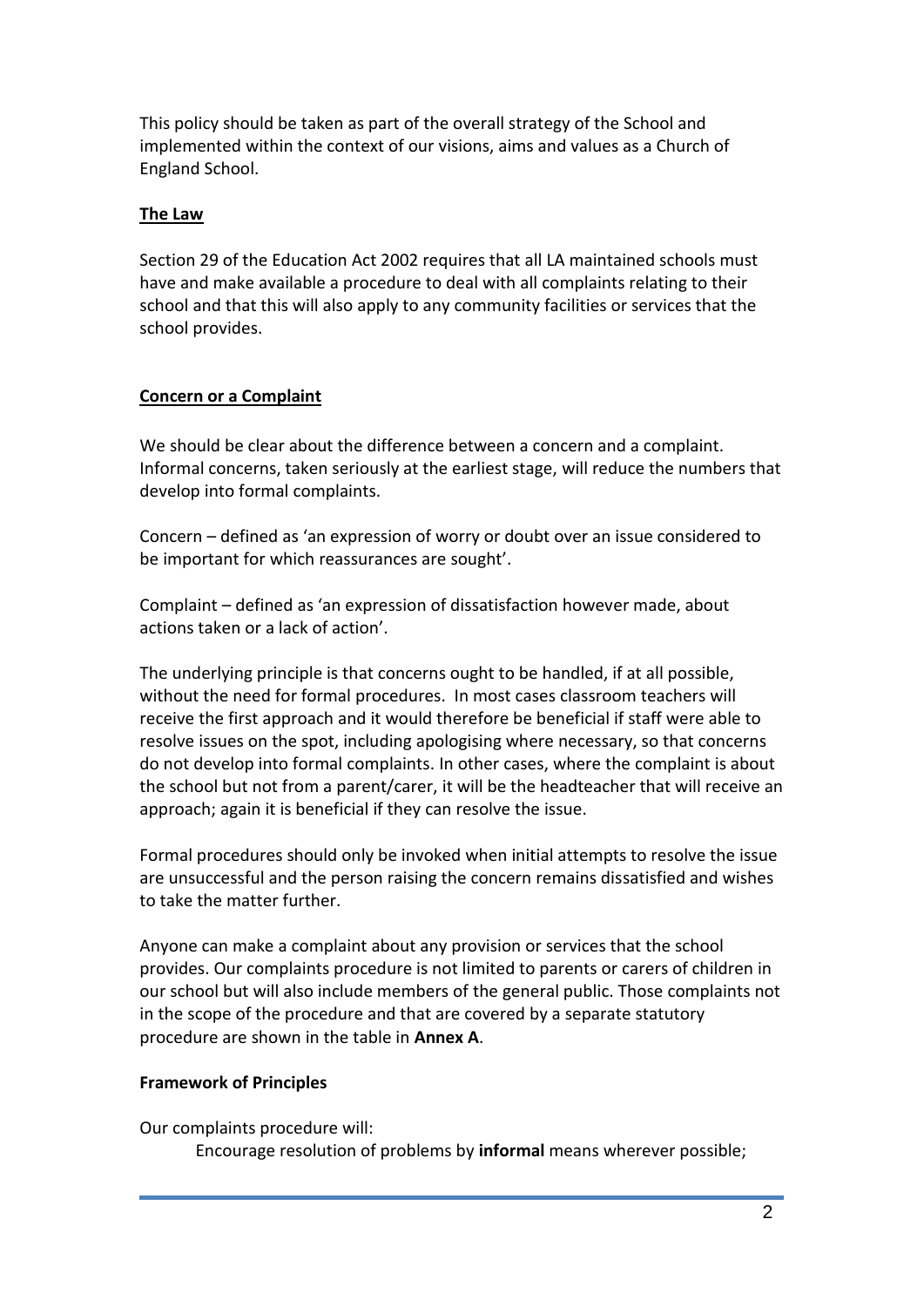- Be **clear** on the issues that will be dealt with under the formal complaints process
- Be easily **accessible** and **publicised;**
- Be **simple** to understand and use;
- Be **impartial;**
- Be **non-adversarial;**
- Allow **swift** handling with established **time-limits** for action and keeping people informed of the progress;
- Ensure a full and **fair** investigation by an independent person where necessary;
- Respect people's desire for **confidentiality;**
- Address all the points at issue and provide an **effective** response and **appropriate** redress, where necessary;
- Provide **information** to the school's senior management team so that services can be improved.

## **Investigating Complaints**

At each stage the person investigating the complaint will ensure that they:

- Establish what has happened so far, and who has been involved;
- Clarify the nature of the complaint and what remains unresolved;
- Meet with the complainant or contact them (if unsure or further information is necessary);
- Clarify what the complainant feels would put things right;
- Consider interviewing those involved in the matter and/or those complained of, allowing them to be accompanied if they wish;
- Conduct any interviews with an open mind;
- Keep notes of any interviews.

## **Resolving Complaints**

At each stage in the procedure we will want to keep in mind ways in which a complaint can be resolved. It might be sufficient to acknowledge that the complaint is valid in whole or in part. In addition, it may be appropriate to offer one or more of the following:

- An apology;
- An explanation;
- An admission that the situation could have been handled differently or better;
- An assurance that the event complained of will not recur;
- An explanation of the steps that have been taken to ensure that it will not happen again;
- An undertaking to review school policies in light of the complaint.

Complainants will be encouraged to state what actions they feel might resolve the problem. An admission that the school could have handled the situation better is not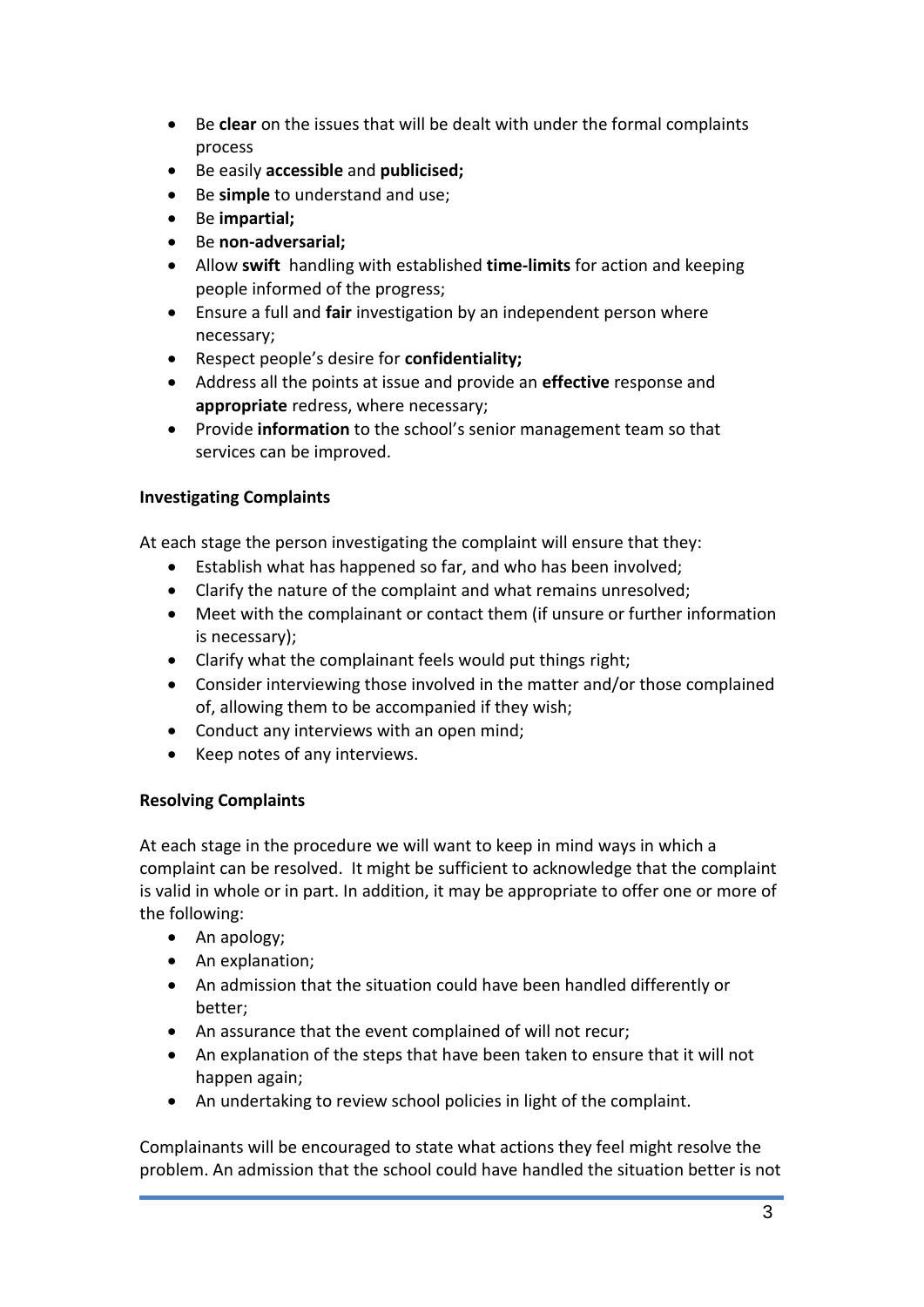the same as an admission of negligence.

We will try to identify areas of agreement between the parties. We will also try to clarify any misunderstandings that might have occurred as this can create a positive atmosphere in which to discuss any outstanding issues.

## **Serious and Persistent Complainants**

If properly followed, our complaints procedure is expected to limit the number of complaints that become protracted. However, there will be occasions when, despite all stages of the procedure having been followed, the complainant remains dissatisfied. If the complainant tries to reopen the same issue, the chair of the Governing body will inform them in writing that the procedure has been completed/exhausted and that the matter is now closed.

If the complainant contacts the school again, and the complainant has completed the procedure, the school will view the correspondence as 'serial' or 'persistent' and will not respond.

We will only take the decision to stop responding if:-

- We have taken every reasonable step to address a complainant's needs;
- The complainant has been given a clear statement of the school's position and their options (if there are any);
- The complainant is contacting the school repeatedly but making substantially the same points each time;
- The school has reason to believe the individual is contacting them with the intention of causing disruption or inconvenience as confirmed in a letter, email or telephone call;
- Letters, emails and telephone calls are often or always abusive or aggressive; or
- They make insulting personal comments about or threats towards staff.

We have a separate policy for dealing with Unreasonable Complaints provided in **Annex D.**

However, should a complainant raise a completely new separate/different complaint we will respond in accordance with our complaints procedure.

## **Time-Limits**

Complaints need to be considered, and resolved, as quickly and efficiently as possible with the expectation being that complaints will be made as soon as possible after the incident arises but no later than 3 months (although the school will consider exceptions). The complainant will be informed about the expected timescales associated with dealing with the complaint within each stage. Where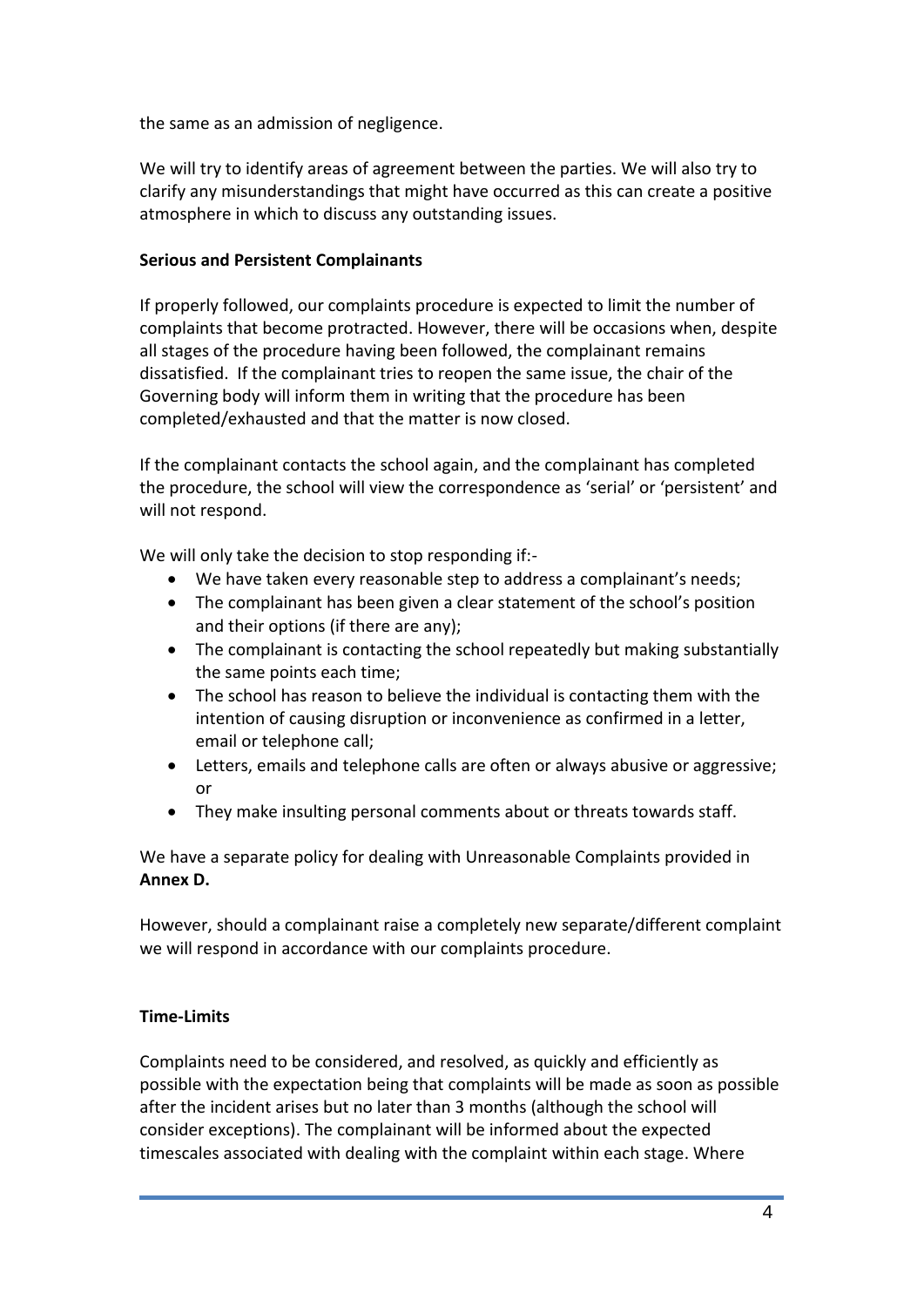further investigations are necessary, the complainant will be sent details of the new deadline and an explanation for the delay.

## **Formal complaints Procedure**

There are 3 formal stages to our complaints procedure:

- Stage one complaint heard by the Headteacher or delegated to a member of staff (though not the subject of the complaint).
- $\bullet$  Stage two complaint heard by the Chair of Governors
- Stage three complaint heard by the board of governors complaints appeal panel.

There may, on occasion, be the need for some flexibility; for example, the possibility of further meetings between the complainant and the member of staff directly involved and further investigations may be required by the headteacher after a meeting with the complainant.

A complaints co-ordinator (could be the Headteacher but would more typically be a member of the school office staff, who would be bound by confidentiality) will manage the whole process of the complaint; further details are given within the procedure as to their role.

Complaints about the headteacher will be dealt with initially by the chair of governors.

An unsatisfied complainant can always take a complaint to the next stage and will always be given the opportunity to complete the complaints procedure in full.

The complaints procedure can be found in **Annex B**.

## **Managing and Recording Complaints**

Recording Complaints – We recognise that it is useful for us to record the progress of the complaint and the final outcome. A complaint may be made in person, by telephone, or in writing and our complaint form can be found at **Annex C**. At the end of a meeting, or telephone call, a brief note of the conversation will be made to make sure that all parties have the same understanding of what was discussed and agreed and a copy of any written response will be retained for the record. This will avoid any later challenge or disagreement over what was said. The progress of the complaint and the final outcome will be recorded and held centrally within the school. Complainants will have a right to copies of these records.

Review by the Board of Governors – Complaints will not be shared with the whole board of governors except in general terms in case an appeal panel needs to be organised. If the whole board is made aware of the substance of a complaint, prior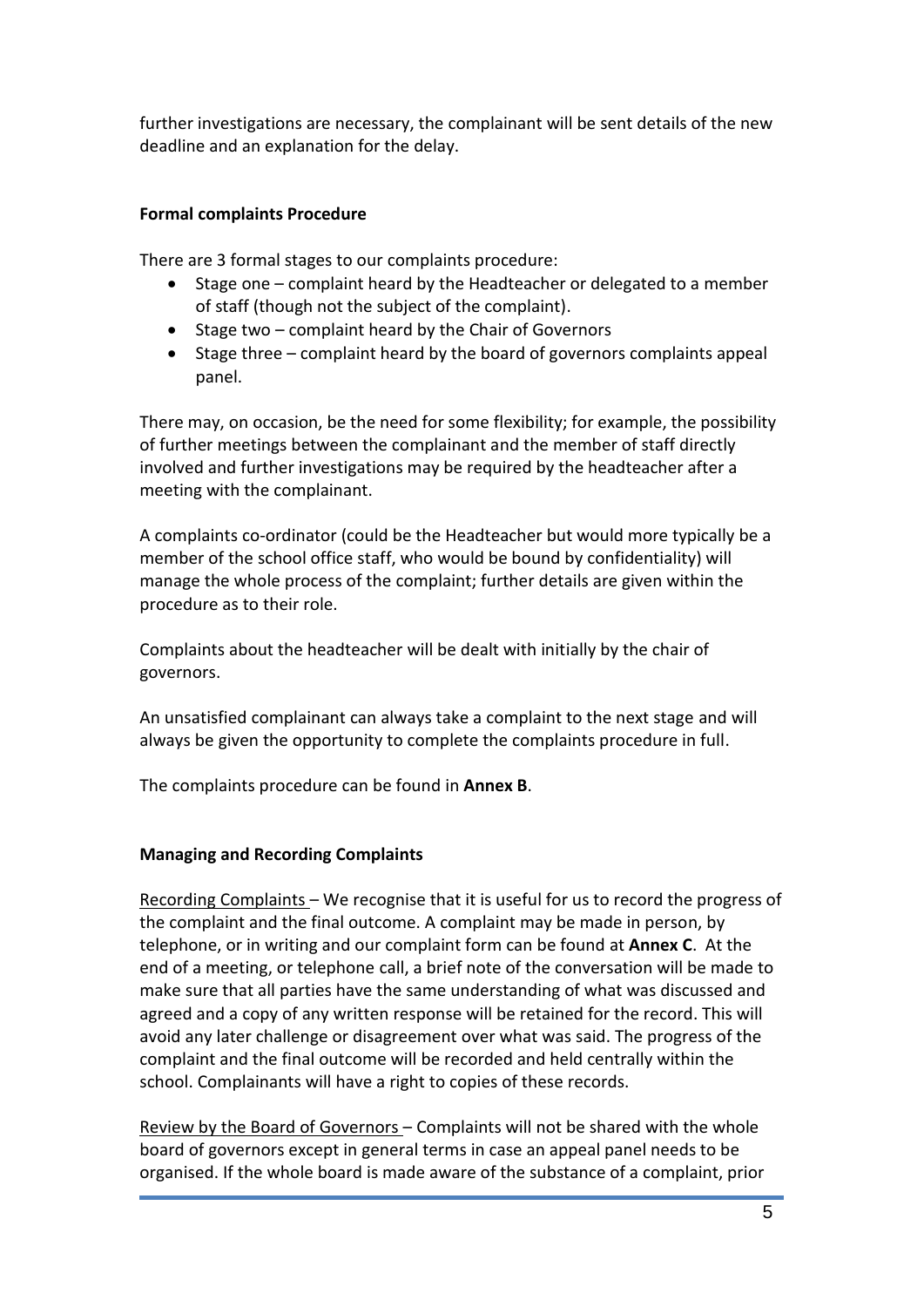to the final stage being completed, an independent panel will be arranged to hear the complaint comprising of governors from another school and/or members of the governor services team. Complainants can request an independent panel if they believe there is likely to be bias in the proceedings and the board will consider the request but the decision will be made by the governors.

As well as addressing an individual's complaint, the process of listening to and resolving complaints will contribute to our school improvement. The monitoring and review of complaints by the school and the Governing body is a useful tool in evaluating our school's performance. We can monitor the level and nature of complaints and review the outcomes on a regular basis to ensure the effectiveness of our procedure making changes where necessary. Complaint information shared with the whole governing body will not name individuals.

The procedure and policy are reviewed by the board every 2 years.

Publicising the Procedure – There is a legal requirement for the complaints procedure to be publicised. As a governing body we include details of our procedure in:

- Information given to new parents when their children join the school;
- On our website

## **The Role of the School Complaints Unit**

Once a complainant has completed the school procedures and if they remain dissatisfied, they have the right to refer their complaint to the Secretary of State (SoS). The SoS has a duty to consider all complaints raised but will only intervene where the board of governors has acted unlawfully or unreasonably and where it is expedient or practical to do so.

It will be the School Complaints Unit (SCU) that will consider complaints relating to LA maintained schools on behalf of the SoS. They will look at whether the complaints policy and any other relevant statutory policies were adhered to. In addition they will look at whether statutory policies adhere to education legislation. However, the SCU will not normally re-investigate the substance of the complaint; this is the responsibility of the school.

The SCU will not overturn a school's decision unless there are exceptional circumstances such as the school having acted unlawfully or unreasonably. If the SCU finds that the school has not handled a complaint in accordance with the school's procedure they may request that the complaint is looked at again, by the school.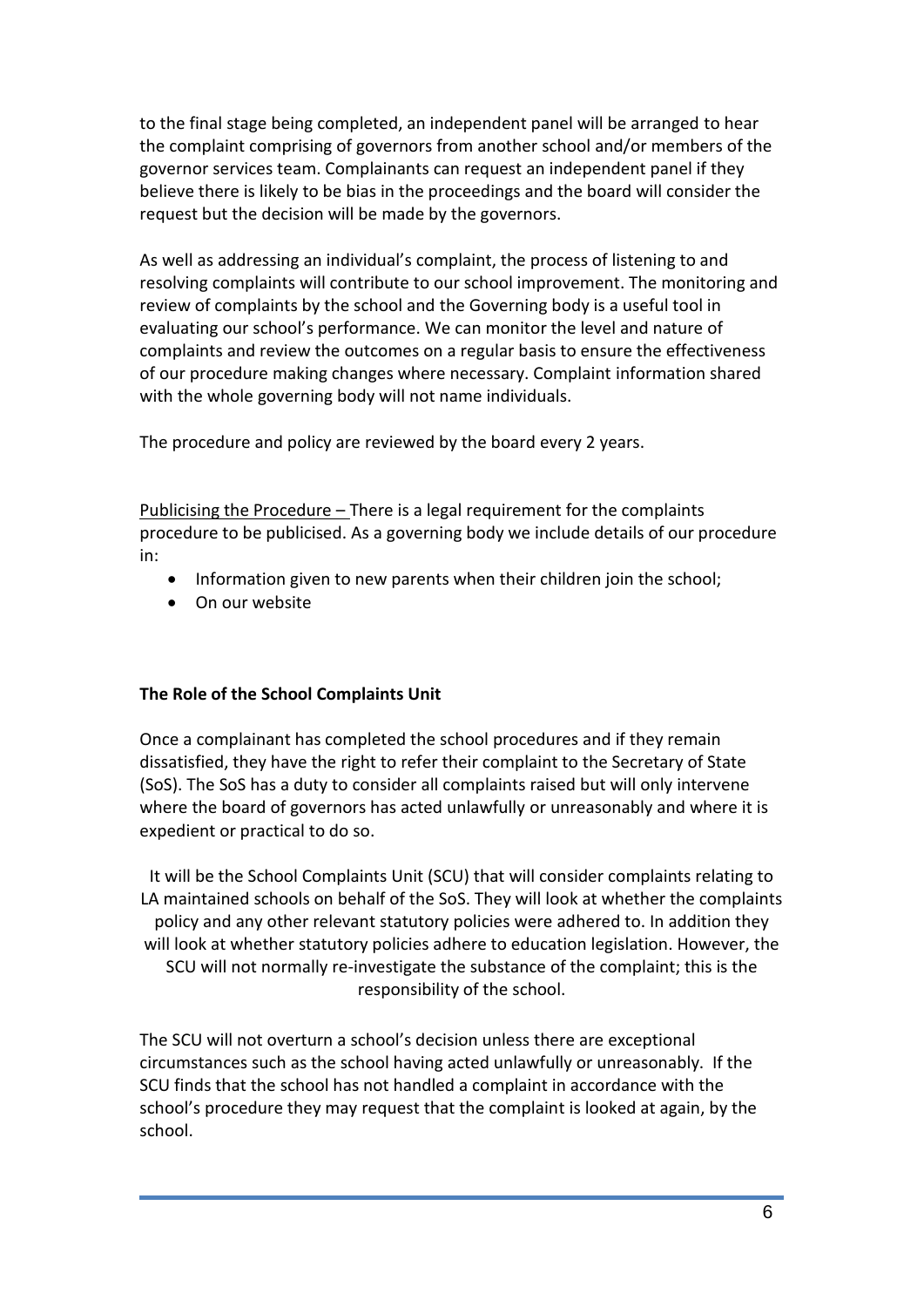If legislative or policy breaches are found, the SCU will report them to the school and the complainant, and where necessary, ask for corrective action to be taken. A written assurance will also be required as to future conduct. A failure by the school to carry out remedial actions or provide written assurances could result in a formal direction being issued by the SoS.

## **Annex A**

## **Complaints not in scope of the procedure**

| <b>Exceptions</b>                                                                                                                                                                                                         | Who to contact                                                                                                                                                                                                                                                                                                                                                                                      |  |  |
|---------------------------------------------------------------------------------------------------------------------------------------------------------------------------------------------------------------------------|-----------------------------------------------------------------------------------------------------------------------------------------------------------------------------------------------------------------------------------------------------------------------------------------------------------------------------------------------------------------------------------------------------|--|--|
| Admissions to schools<br>Statutory assessment of Special<br>$\bullet$<br><b>Educational Needs (SEN)</b><br>School re-organisation proposals<br>$\bullet$<br>Matters likely to require a Child<br>protection investigation | Concerns should be raised direct with local<br>authorities (LA).<br>For school admissions this will depend on who is<br>the admission authority (either the school or the<br>LA).<br>Complaints about admission appeals for<br>maintained schools are dealt with by the Local<br>Government Ombudsman.<br>In the case of child protection contact the LADO -<br>local authority designated officer. |  |  |
| • Exclusion of children from school                                                                                                                                                                                       | Concerns will be dealt with under the school<br>exclusion policy/procedure.                                                                                                                                                                                                                                                                                                                         |  |  |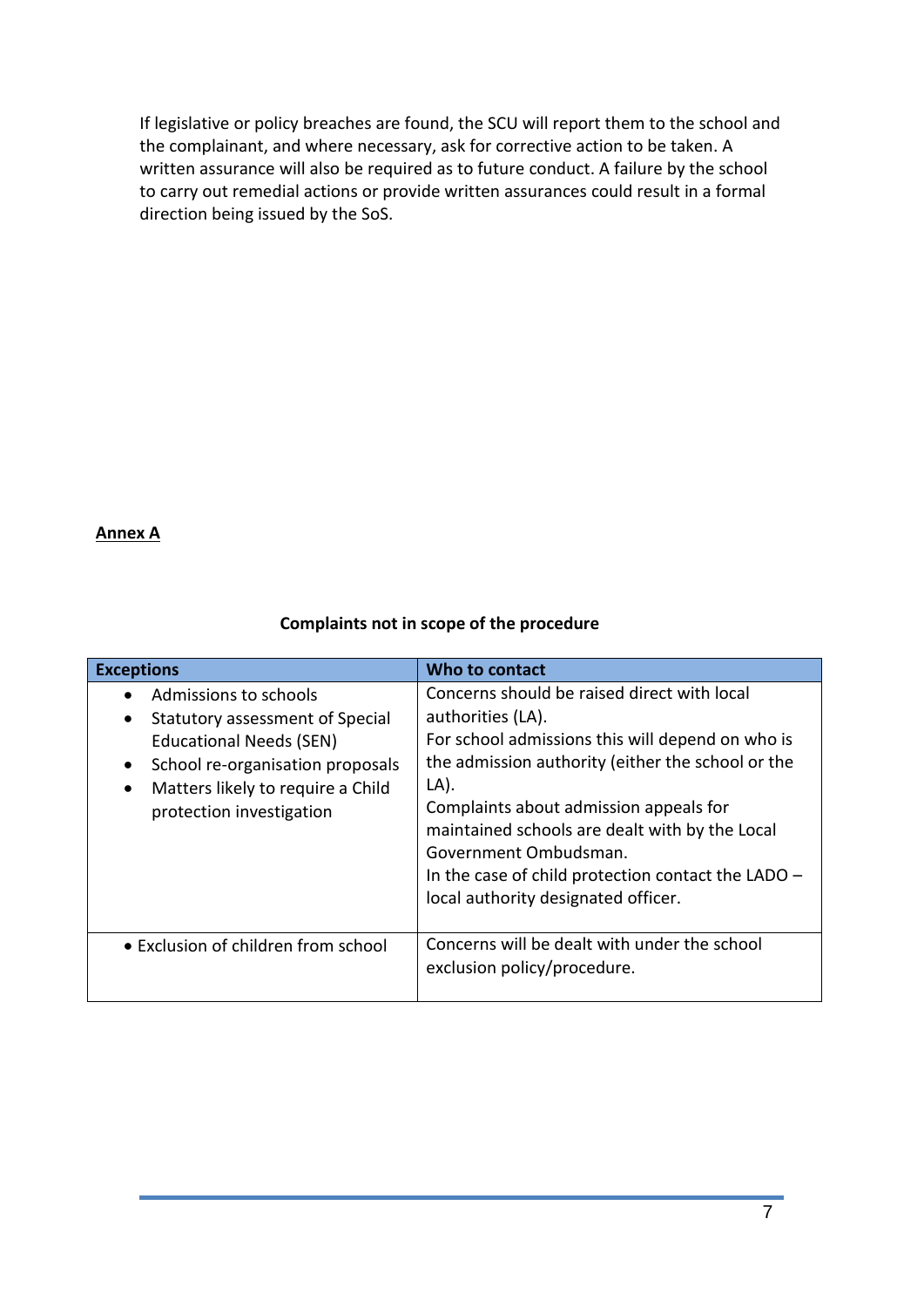| · Whistleblowing                                                                                            | Our school has an internal whistleblowing<br>procedure for our employees and voluntary staff.<br>Other concerns can be raised direct with Ofsted by<br>telephone on: 0300 123 3155, or via email at<br>whistleblowing@ofsted.gov.uk. The DfE<br>(Department for Education) is also a prescribed<br>body for whistleblowing in education. |  |  |
|-------------------------------------------------------------------------------------------------------------|------------------------------------------------------------------------------------------------------------------------------------------------------------------------------------------------------------------------------------------------------------------------------------------------------------------------------------------|--|--|
| • Staff grievances and disciplinary<br>procedures                                                           | These matters will invoke the school's internal<br>grievance procedures. Complainants will not be<br>informed of the outcome of any investigation.                                                                                                                                                                                       |  |  |
| • Complaints about services provided<br>by other providers who use the school<br>premises and/or facilities | Providers have their own complaints procedure to<br>deal with complaints about the service they<br>provide and should be contacted direct.                                                                                                                                                                                               |  |  |

# **Annex B**

# **Complaints Procedure**

At Curry Mallet Church of England VC Primary School there are 3 stages to our formal complaints procedure; there is an initial informal stage where a complaint will either be heard by a member of staff (not the subject of the complaint). These stages are explained in more detail later in our complaints procedure. A complaints coordinator will manage the complaints process and the complaints co-ordinator for this school is Mrs Lorraine Rawlinson.

# **Roles and Responsibilities:**

**The complainant –** or person making the complaint will receive a more effective response to their complaint if they:-

- Co-operate with the school in seeking a solution to the complaint;
- Contacts the school as early as possible with the full details;
- Responds promptly to requests for information or meetings or in agreeing the details of the complaint;
- Asks for assistance as needed; and
- Treats all those involved in the complaint with respect.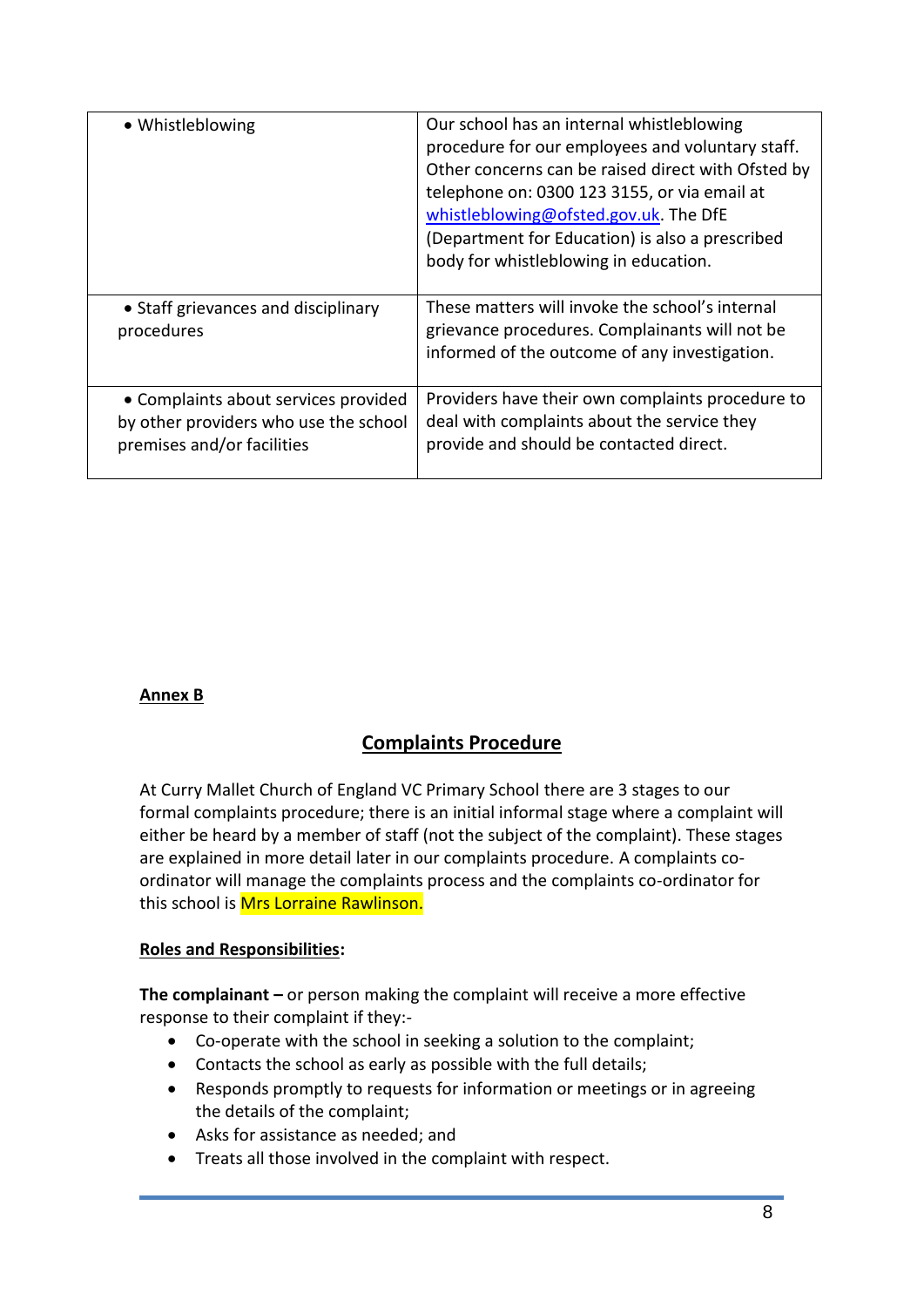## **The Complaints Co-ordinator** will –

- Ensure that the complainant is fully updated at each stage of the procedure;
- Make sure that all involved in the procedure will be aware of any legislation around complaints including the Equality Act 2010, Data Protection Act 1998 and Freedom of Information Act 2000;
- Liaise with any member of staff, the Headteacher, the Chair of Governors and Clerk to the Governors to make sure of the smooth running of the complaints procedure;
- Keep records;
- Be aware of issues regarding sharing  $3^{rd}$  party information and additional support such as an interpreter.

**The Investigator –** is the person involved at stages 1 and 2 of the formal procedure. They will -

- Provide a comprehensive, open, transparent and fair consideration of the complaint through:
	- o A sensitive and thorough conversation with the complainant to establish what has happened and who has been involved;
	- o Consideration of records and any other relevant information;
	- o The interview of staff and children/young people and any others relevant to the complaint;
	- o Analysing any relevant information
	- o Liaison with the complaints co-ordinator to ascertain what the complainant feels would put things right;
	- o Identifying solutions and making recommendations in regard to actions to resolve the issues;
	- o Being aware and mindful of the timescales within the procedure to responding; and

o Writing the outcomes to the complainant in plain and clear language. The person doing the investigation will at all times conduct interviews with an open mind and be prepared to persist in the questioning and keeping notes of interviews (or arranging for an independent note-taker to record minutes of any meetings).

**The Board of Governors Panel Clerk** (this could be the clerk to the governors or the complaints co-ordinator) will be the contact point for the complainant for the panel meeting and would:-

- Set the date, time and venue of the hearing, making sure that dates and times are convenient to all parties and that the venue is accessible;
- Collate any written material and make sure that all parties are in receipt of this in advance of the hearing;
- Meet and welcome the parties as they arrive at the hearing;
- Record the proceedings;
- Circulate minutes of the panel hearing;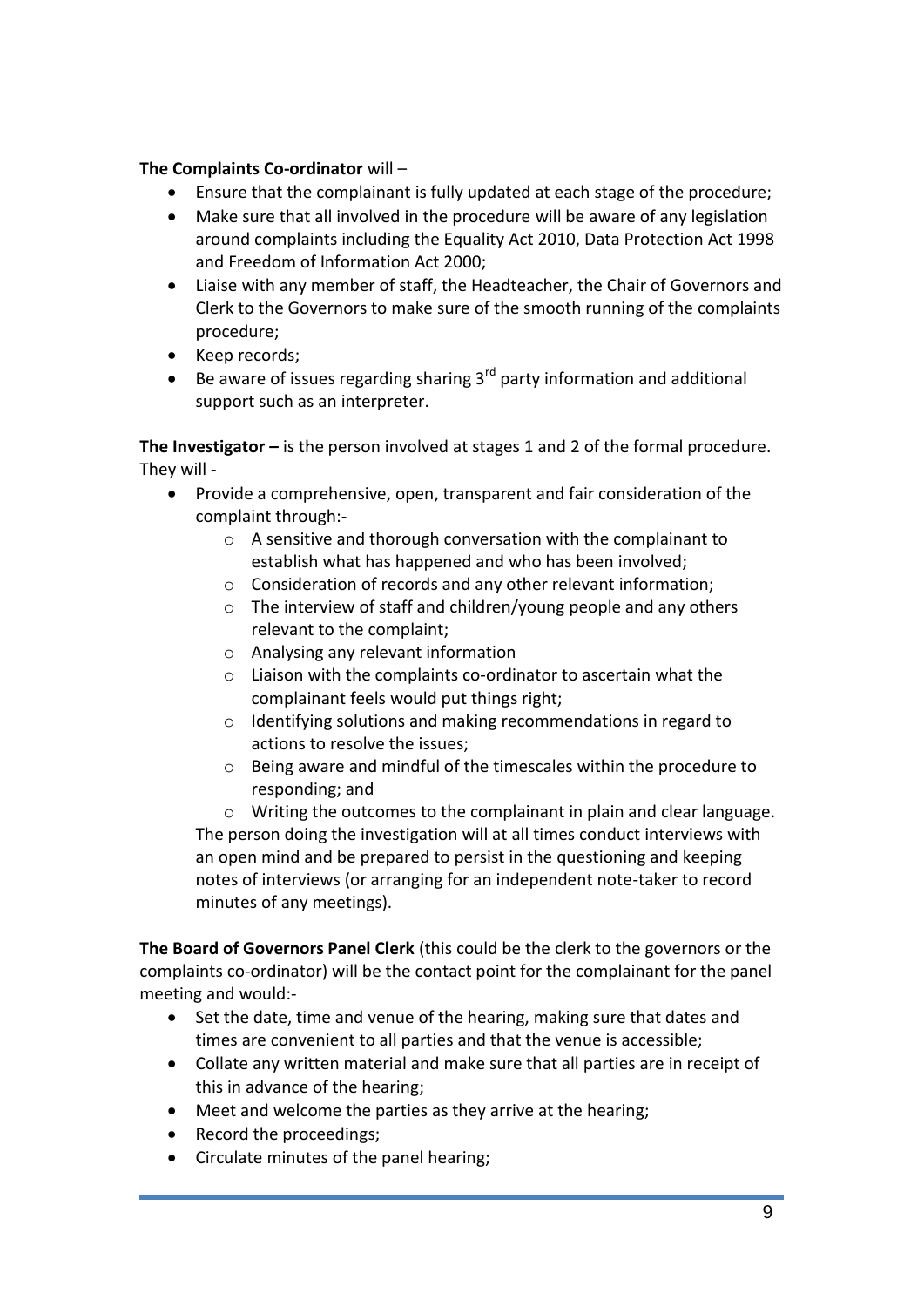- Notify all parties of the decision of the panel;
- Liaise with the complaints co-ordinator.

**The Panel Chair** - has a key role in making sure that:-

- The meeting is minuted;
- The remit of the panel is explained to the complainant and that they and the school will have the opportunity of putting their case before the panel and to seek clarity;
- The issues are addressed;
- Key findings of fact are made;
- Those unfamiliar with speaking at such hearings are put at ease;
- The hearing is conducted in an informal manner with everyone treated with respect and courtesy;
- The layout of the room is informal and not adversarial;
- The panel is open-minded and acts independently;
- No member of the panel has an external interest in the outcome of the proceedings or any involvement in any part of the procedure prior to the hearing;
- Any written material has been seen by everyone attending the hearing;
- Liaise with the clerk and complaints co-ordinator.

**Panel members –** will be aware that:-

- It is important that the review panel hearing is independent and impartial, and that it is seen to be so (no governor will be allowed to form part of the panel if they have had prior involvement or knowledge in regard to the complaint and the circumstances around it);
- The aim of the hearing will always be to resolve the complaint and achieve reconciliation between the school and the complainant (however it will be recognised that the outcome of the hearing might not always be to the satisfaction of the complainant and it may only be possible to be in receipt of established facts and make recommendations that provide the complainant with the assurance that their complaint has been taken seriously);
- Many complainants may feel nervous and inhibited in a formal setting;
- Extra care will need to be taken when the complainant is a child/young person and present during the hearing.

## **The Stages**

It is in everyone's interest that complaints are resolved at the earliest possible stage by informal means. The experience of the first contact between the complainant and the school can be crucial in determining whether the complaint/concern will escalate. To that end, staff are aware of the procedures, they know what to do when they receive a complaint.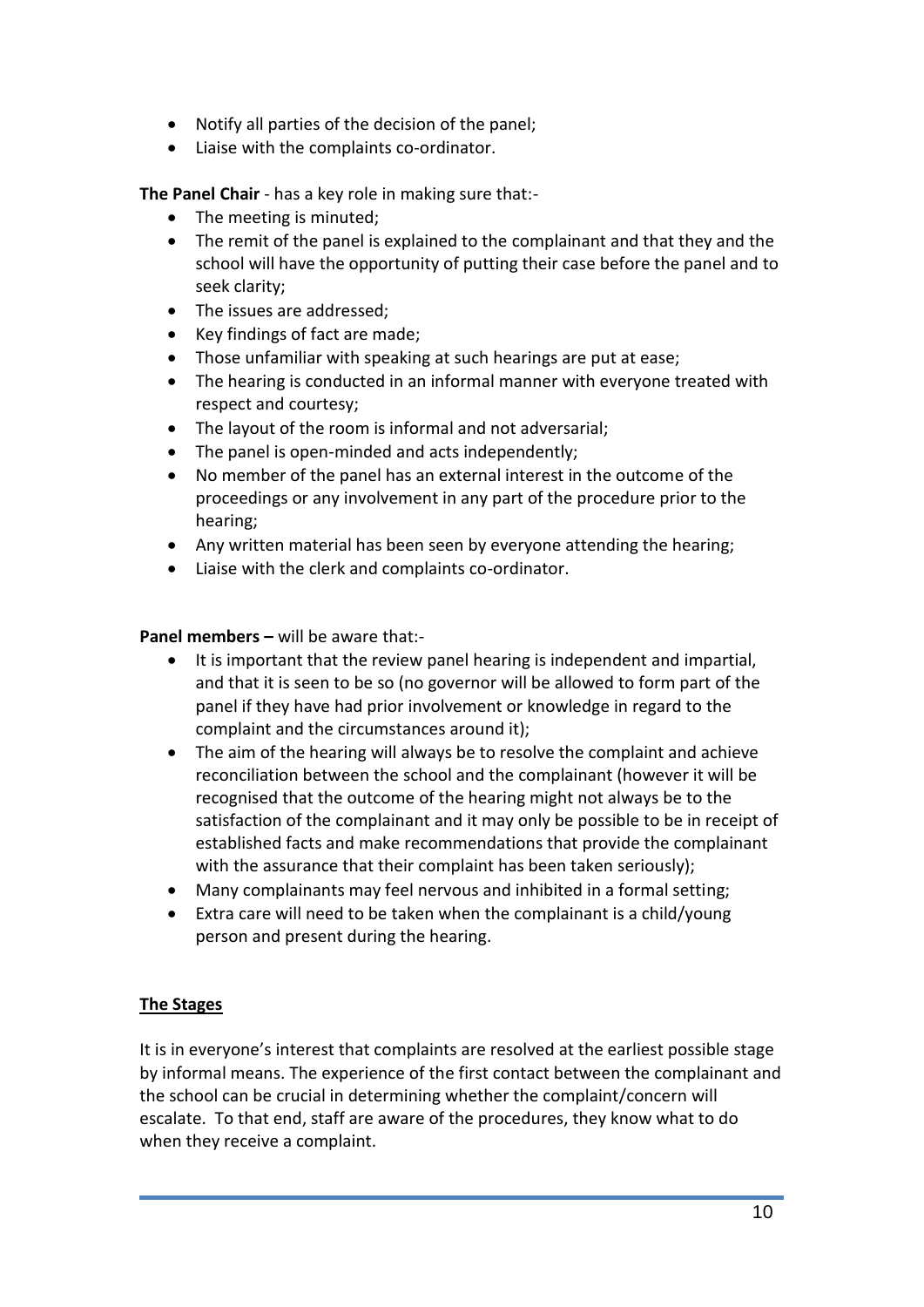The ability to consider the complaint objectively and impartially is crucial. The school will respect the view of a complainant who indicates that he/she would have difficulty discussing a complaint with a particular member of staff. In these cases, the Headteacher can refer the complainant to another staff member, or will hear the complaint themselves. Where the complaint concerns the Headteacher, the complainant will be referred to the Chair of Governors.

Where the first approach is made to a governor, the next step would be to refer the complainant to the appropriate person and to advise the complainant about the procedure for making a complaint. Governors will not act unilaterally on an individual complaint outside the formal procedure or be involved in the early stages in case they are needed to sit on a panel at a later stage of the procedure.

## **Stage One: Complaint heard by the Headteacher or delegated to a staff member** (not the member of staff involved in the complaint) –

The Headteacher's influence will already have shaped the way complaints are handled in the school. If the complainant was dissatisfied with the way the complaint was handled informally by a member of staff the headteacher will hear, and investigate, the complaint although the headteacher can delegate the task of collating the information to another staff member but not the decision or any action to be taken.

#### **Stage Two: Complaint heard by Chair of Governors**

If the complainant is not satisfied with the response of the Headteacher, or the complaint is about the Headteacher, the complainant should write to the Chair of Governors to request that their complaint is considered further.

If the complaint is about the Headteacher this stage of the complaints process will be stage one and the Chair will investigate. If the complainant remains dissatisfied they will have the right to escalate to Stage three.

#### **Stage Three: Complaint heard by the Complaints Panel**

Complaints would not be heard by the whole Board of Governors at any stage, as this could compromise the impartiality of any governor that might need to be on a panel associated with a complaint.

The complainant will need to write to the clerk to the board of governors giving details of the complaint and asking that it is put before the appeal panel. The chair, or if the chair has been involved at any previous stage in the process, a nominated governor, will convene a complaints panel.

The appeal hearing is the last stage of the school-based complaints process and is not convened merely to rubber-stamp previous decisions. Members of the panel will be drawn from the nominated members and will consist of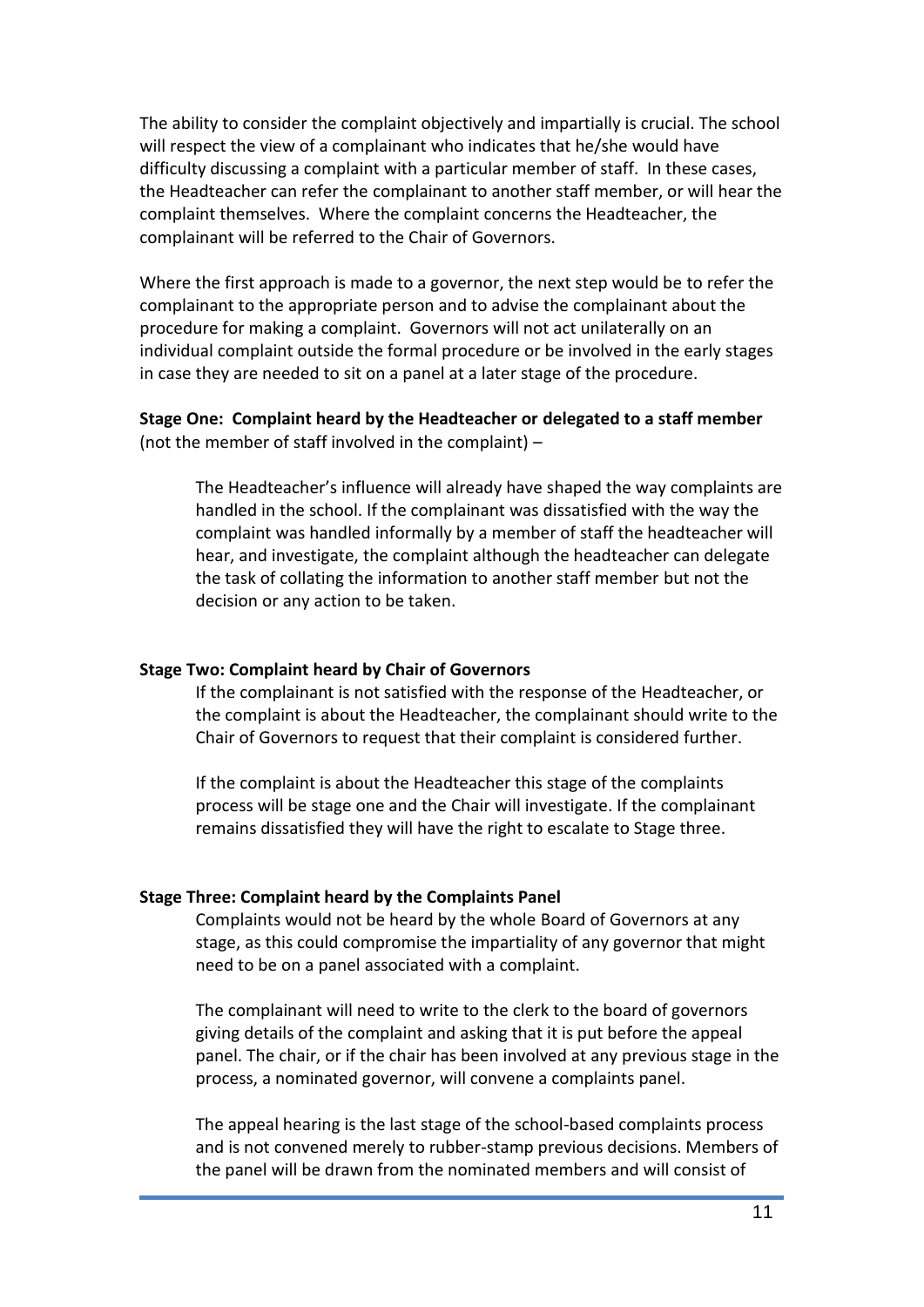three people. The panel will choose their own chair.

A panel of three governors, with delegated powers to do so, will hear the complaint. The terms of reference for the panel are to:

- Draw up its procedures;
- Hear individual complaints;
- Make one or more of the recommendations on policy as a result of complaints.

Remit of the Complaints Panel – the complaints panel can:

- Dismiss the complaint in whole or part;
- Uphold the complaint in whole or part;
- Decide on the appropriate action to be taken to resolve the complaint;
- Recommend changes to the school's systems, procedures, or policies to ensure that problems of a similar nature do not recur.

Checklist for the panel hearing –

- The hearing is informal as possible,
- Witnesses are only required to attend for the part of the hearing in which they give their evidence,
- $\bullet$  If the hearing is to meet with the parties individually  $$ 
	- o The panel will meet with the complainant and any witnesses, they will then leave;
	- $\circ$  The panel will then meet with head teacher and any witnesses to hear the school's response to the complaint.
	- o After each meeting the chair will explain the time scales as to when all parties will hear from the panel.
	- o The panel decides on the issues.
- If the hearing is to meet with all parties concerned at the same time
	- o After introductions, the complainant is invited to explain their complaint, and be followed by their witnesses.
	- o The headteacher may question both the complainant and the witnesses after each has spoken,
	- o The headteacher is then invited to explain the school's actions and be followed by the school's witnesses,
	- o The complainant may question both the headteacher and the witnesses after each has spoken,
	- o The panel may ask questions at any point,
	- o The complainant is then invited to sum up their complaint,
	- o The headteacher is then invited to sum up the school's actions and response to the complaint,
	- o The chair of the panel will explain the time scales as to when all parties will receive notification of their decision,
	- o All parties leave together while the panel decides on the issues.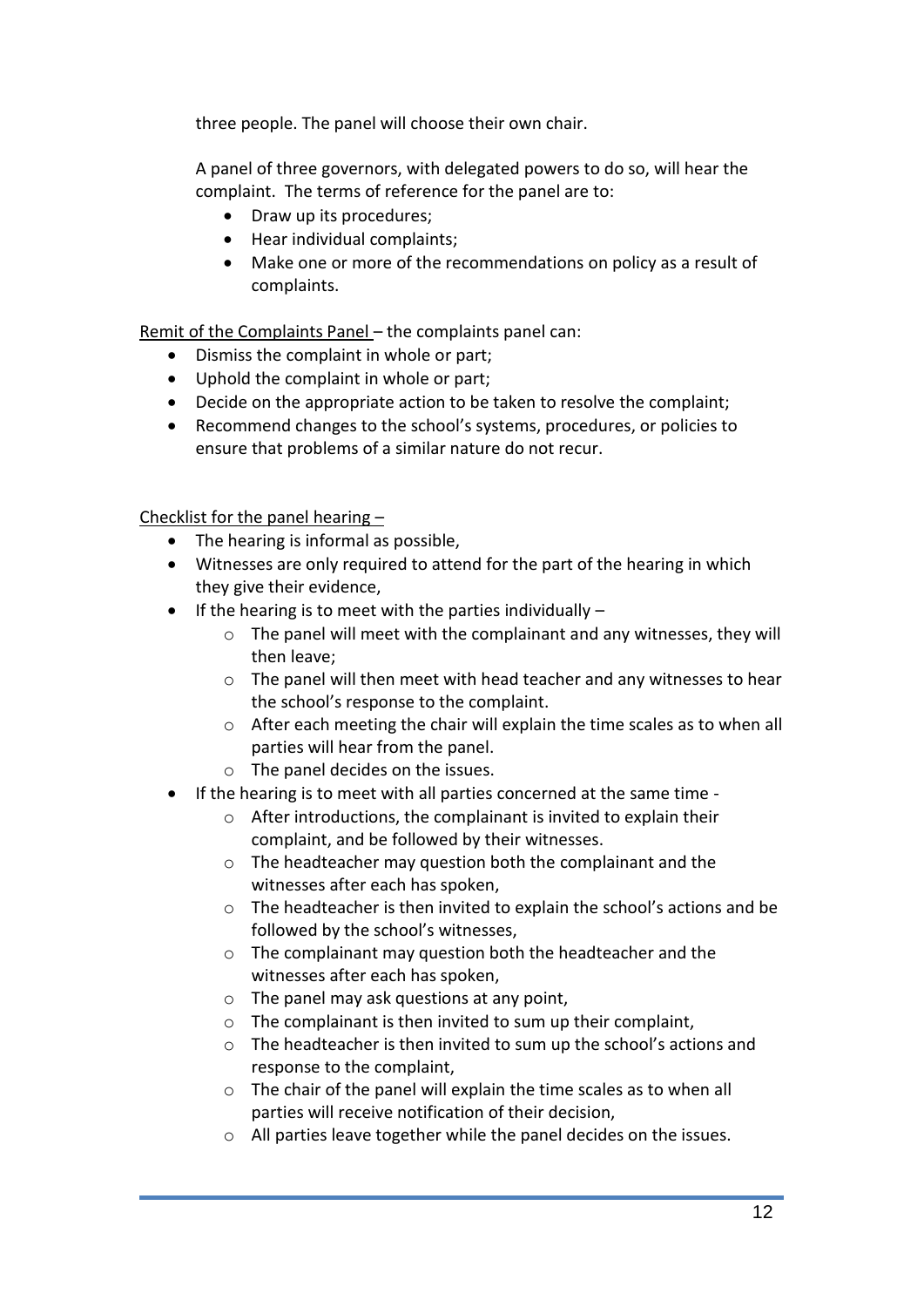# **Finally**

If the complainant, once the school complaints procedure is completed, remains dissatisfied with the outcome of the complaints procedure they have the right to contact the Secretary of State. Complainants will need to be advised to write to the School Complaints Unit (SCU) at the DfE, 2<sup>nd</sup> floor, Piccadilly Gate, Manchester, M1 2WD.

The DfE will make sure that the complainant has exhausted all the local procedures and will then examine if the complaints policy and any other relevant policies were followed. The department does not re-investigate the substance of the complaint. If breaches of policy or legislation are found the SCU will report them back to the school for action to be taken.

## **Annex C**

# **School Complaints Procedure Complaint Form**

| <b>Your Name:</b>                |  |
|----------------------------------|--|
| <b>Pupil's name:</b>             |  |
| Your relationship to the pupil:  |  |
| <b>Address:</b>                  |  |
| Postcode:                        |  |
| Daytime telephone number:        |  |
| <b>Evening telephone number:</b> |  |
|                                  |  |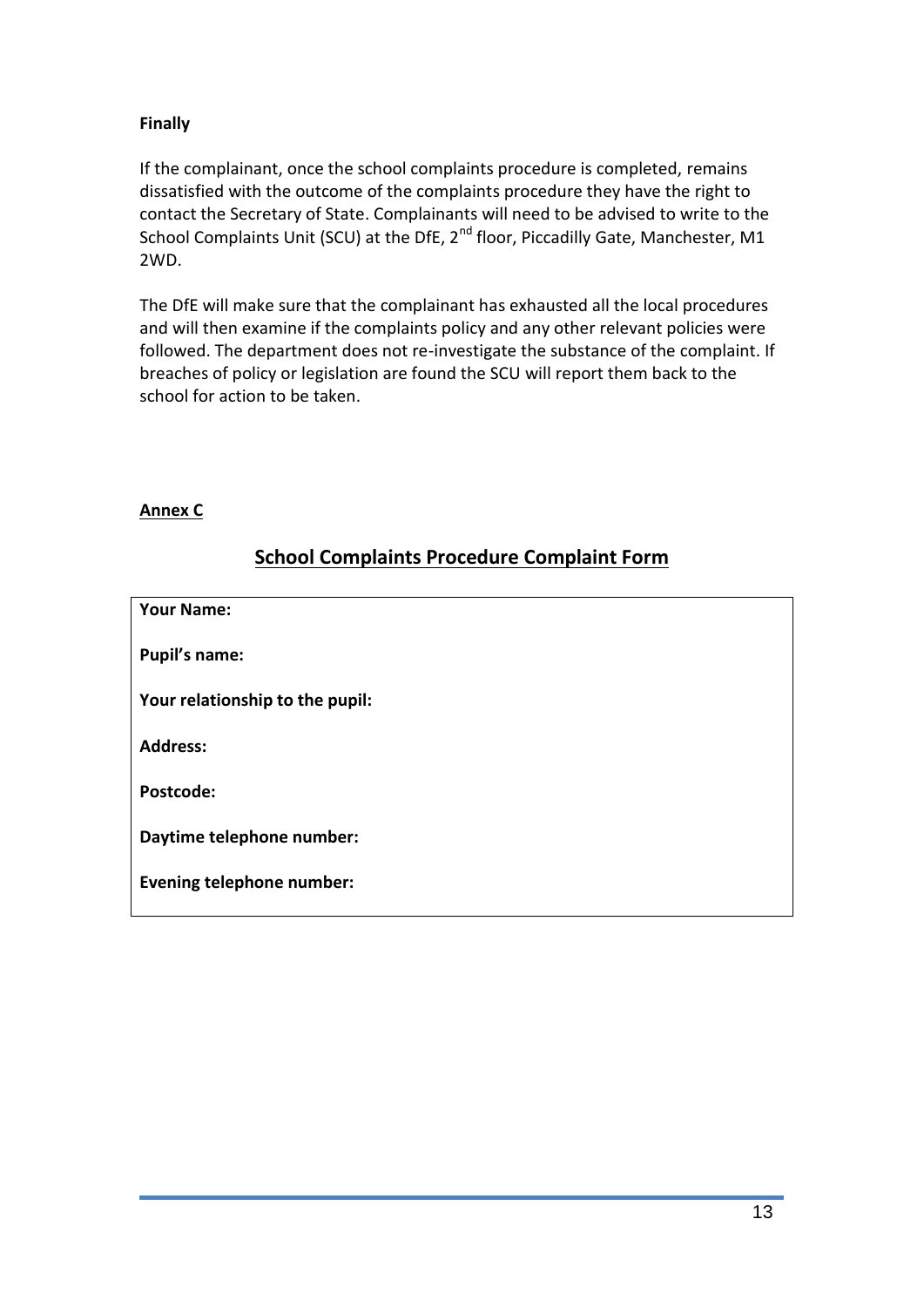|  |  |  | Please give details of your complaint: |
|--|--|--|----------------------------------------|
|--|--|--|----------------------------------------|

**What action, if any, have you already taken to try and resolve your complaint. (who did you speak to and what was the response)?**

**What actions do you feel might resolve the problem at this stage?**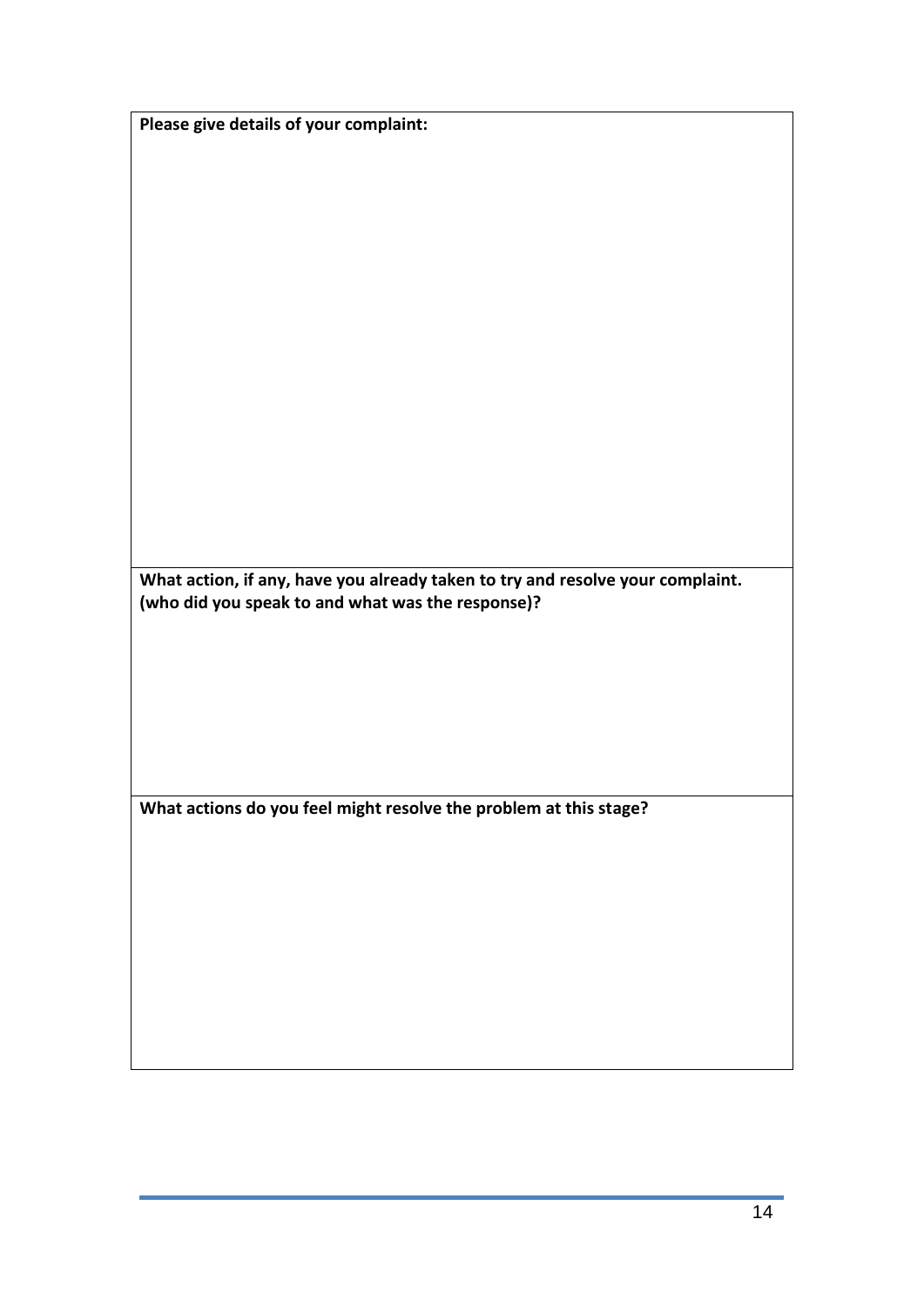| Are you attaching any paperwork? If so, please give details. |  |
|--------------------------------------------------------------|--|
|                                                              |  |
|                                                              |  |
|                                                              |  |
|                                                              |  |
|                                                              |  |
|                                                              |  |
|                                                              |  |
| Signature:                                                   |  |
| Date:                                                        |  |
|                                                              |  |
|                                                              |  |
| <b>School use</b>                                            |  |
|                                                              |  |
| Date acknowledgement sent:                                   |  |
| By whom:                                                     |  |
|                                                              |  |
| <b>Complaint referred to:</b>                                |  |
|                                                              |  |
| Date:                                                        |  |
|                                                              |  |

# **Annex D**

# **Policy for Unreasonable Complaints**

Curry Mallet Church of England VC Primary School is committed to dealing with all complaints fairly and impartially, and to providing a high quality service to those who complain. We will not normally limit the contact complainants have with the school. However, we do not expect our staff to tolerate unacceptable behaviour and will take action to protect staff from that behaviour, including that which is abusive, offensive or threatening.

Curry Mallet Church of England VC Primary School defines unreasonable complainants as "those who, because of the frequency or nature of their contacts with the school, hinder our consideration of their or other people's complaints."

A complaint may be regarded as unreasonable when the person making the complaint:-

- Refuses to articulate their complaint or specify the grounds of a complaint or the outcomes sought by raising the complaint, despite offers of assistance.
- Refuses to co-operate with the complaints investigation process while still wishing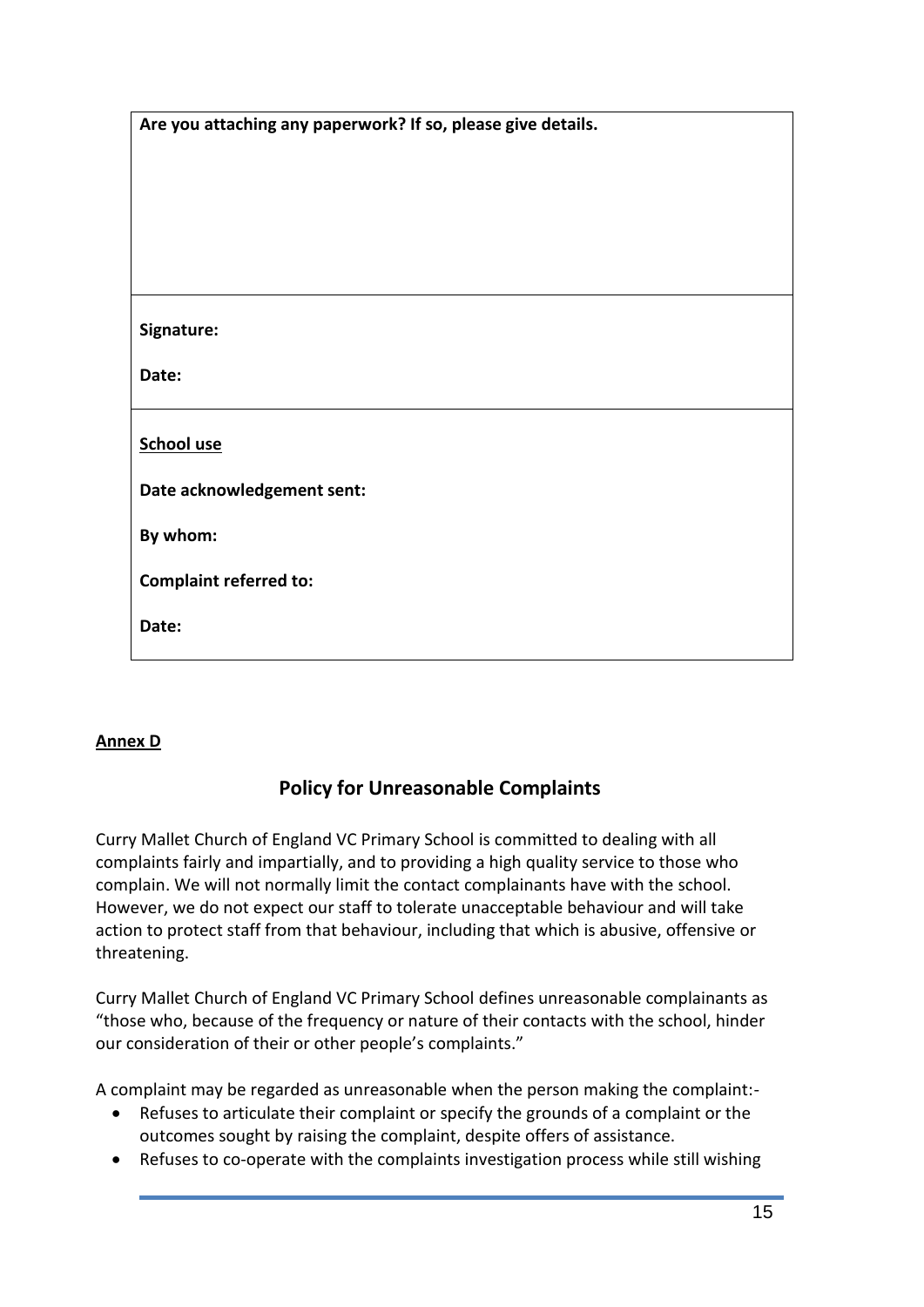their complaint to be resolved.

- Refuses to accept that certain issues are not within the scope of a complaints procedure.
- Insists on the complaint being dealt with in ways which are incompatible with the adopted complaints procedure or with good practice.
- Introduces trivial or irrelevant information which the complainant expects to be taken into account and commented on, or raised large numbers of detailed but unimportant questions, and insists they are fully answered, often immediately and to their own timescales.
- Makes unjustified complaints about staff who are trying to deal with the issues, and seeks to have them replaced.
- Changes the basis of the complaint as the investigation proceeds.
- Repeatedly makes the same complaint (despite previous investigations or responses concluding that the complaint is groundless or has been addressed).
- Refuses to accept the findings of the investigation into that complaint where the school's complaint procedure has been fully and properly implemented and completed including referral to the Department for Education.
- Seeks an unrealistic outcome.
- Makes excessive demands on school time by frequent, lengthy, complicated and stressful contact with staff regarding the complaint in person, in writing, by email and by telephone while the complaint is being dealt with.

A complaint may also be considered unreasonable if the person making the complaint does so either face-to-face, by telephone or in writing or electronically:-

- Maliciously;
- Aggressively;
- Using threats, intimidation or violence;
- Using abusive, offensive or discriminatory language;
- Knowing it to be false;
- Using falsified information;
- Publishing unacceptable information in a variety of media such as in social media websites and newspapers.

Complainants should limit the numbers of communications with a school while a complaint is being progressed. It is not helpful if repeated correspondence is sent (either by letter, phone, email or text) as it could delay the outcome being reached.

Whenever possible, the Headteacher or Chair of Governors will discuss any concerns with the complainant informally before applying an 'unreasonable' marking.

If the behaviour continues the Headteacher will write to the complainant explaining that their behaviour is unreasonable and asking them to change it. For complainants who excessively contact Curry Mallet Church of England VC Primary School causing a significant level of disruption, we may specify methods of communication and limit the number of contacts in a communication plan. This will usually be reviewed after 6 months.